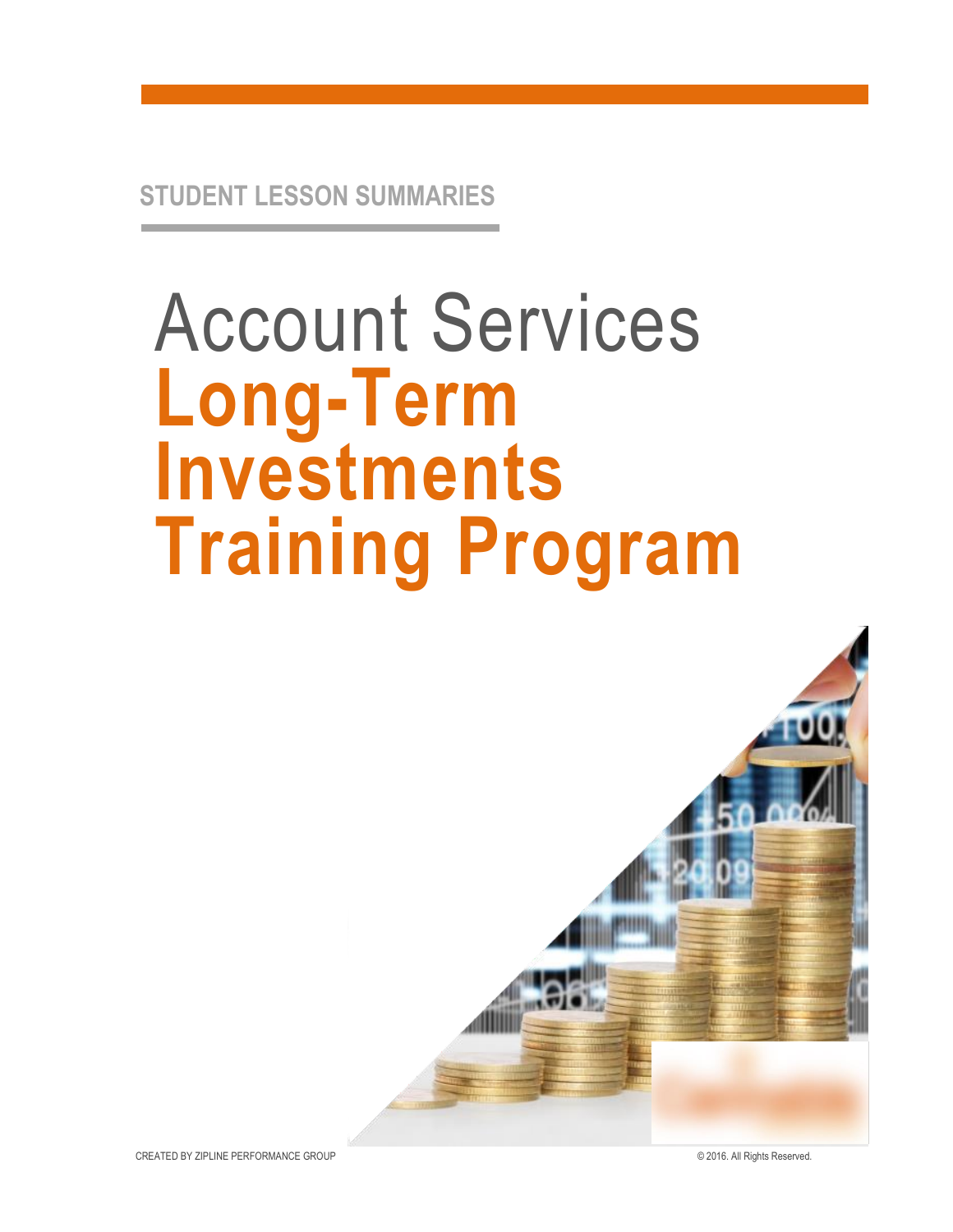## Module 3: Online Accounts

### Online Growth

Our online accounts are growing at an unprecedented rate. We're gaining new customers and accounts every day, leading to an increased demand on our online support staff.

In the last year, we have not only added new accounts online, but online accounts are becoming a larger portion of our overall longterm investments portfolio. Our customers rely on the speed and ease of being able to start investments and manage them online.

| 000 32                                                                                                                                                                                                                | C I       |
|-----------------------------------------------------------------------------------------------------------------------------------------------------------------------------------------------------------------------|-----------|
| <b>LONG-TERM INVESTMENTS MODULE 3</b>                                                                                                                                                                                 |           |
| Online Accounts<br>Online investments grew 23% last year:<br>35% of new accounts were online only<br>۰<br>18% growth in support demand<br>$\bullet$<br>30% overall growth in online traffic<br>4 new investment types | سانب الاس |

### **Understanding** Investors

Before you begin supporting customers online, you must understand why people choose to invest. For our customers, the most common reasons for investing are planning for retirement, family planning, preparing for college, and setting up a "rainy day" fund.

Understanding the goals of our customers helps ensure that you are ready to help them find the right long-term investment option for their needs.